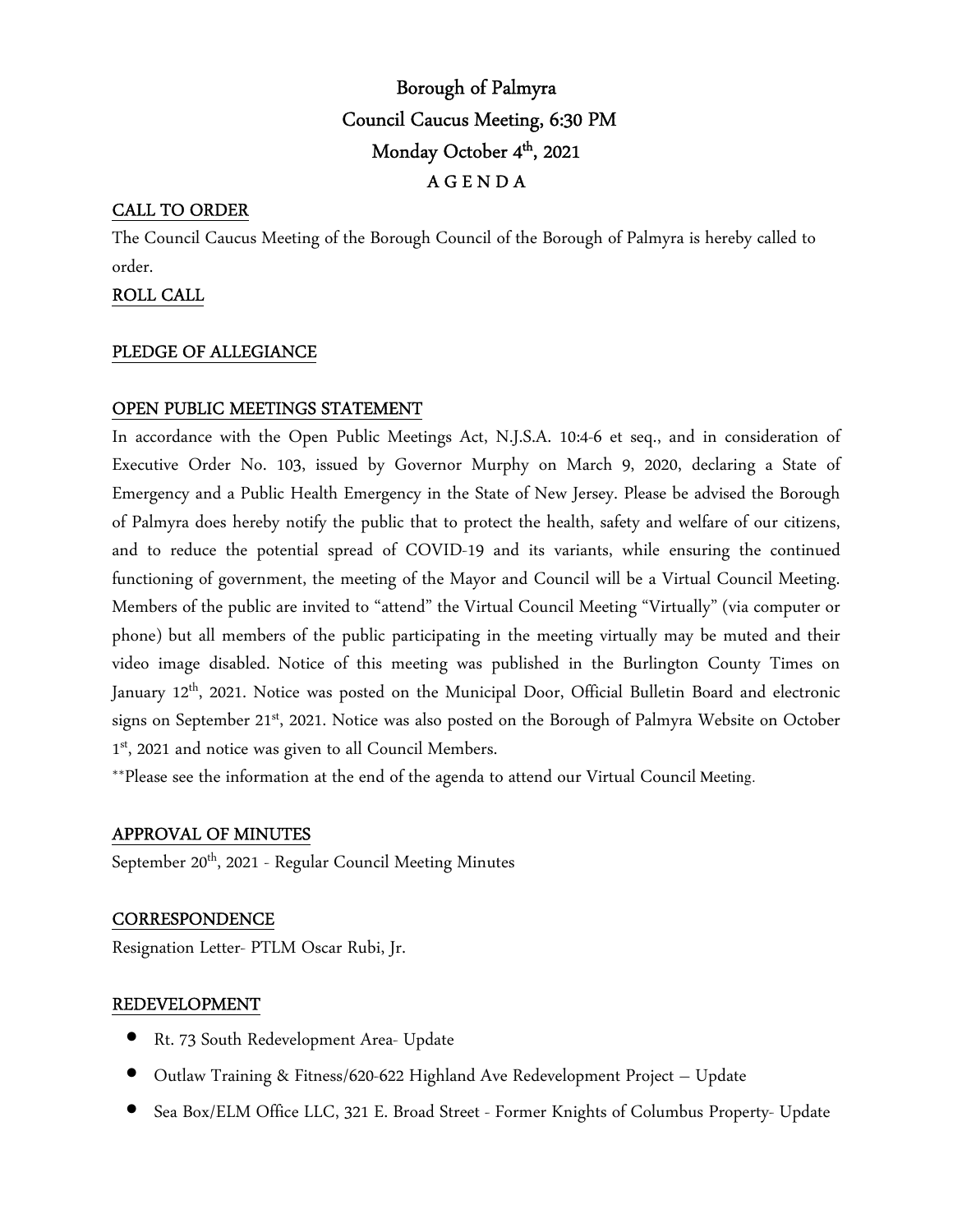## PROFESSIONAL UPDATES

Andrew Brewer, Maraziti, Falcon, LLP William Kirchner, ERI

## REPORTS

Palmyra Board of Education Liaison PHS Student Representatives

## PRESENTATION

David Steinberg, NRG

## PUBLIC COMMENT

We request those participants wishing to have or make a Public comment, email their questions or comments in advance to Municipal Clerk Rita Jackson at djackson@boroughofpalmyra.com. The opportunity to submit comments prior to meeting expires at 12:00 PM on October 4<sup>th</sup>, 2021 You must include "Meeting Question/ Comment" in the subject line and your name and full address for your comment to be considered valid. Comments submitted in a timely and complete manner will be reviewed and read during the virtual Council Meeting; it may be necessary to follow-up with persons submitting comments at a later date. All comments will become part of the record and included with the Meeting Minutes.

For those choose to "attend" the Virtual Meeting, Mayor Tait will open the meeting to the public for comments. Comments should be limited to no more than (2) two minutes. All comments will become part of the record and included with the Meeting Minutes.

#### RESOLUTIONS

Resolution 2021-196 Resolution of the Borough of Palmyra Adopting a COVID-19 Vaccination/Testing Policy for Employees

Resolution 2021-197, Resolution Awarding a Contract to Municipal Emergency Services Per Quote QT1509803 Per New Jersey State Contract #17-Fleet-00819 in the amount of \$29,581.22 Subject to Certification of CFO

#### PUBLIC EVENTS

- Palmyra Market
- Halloween Parade

#### DISCUSSION ITEMS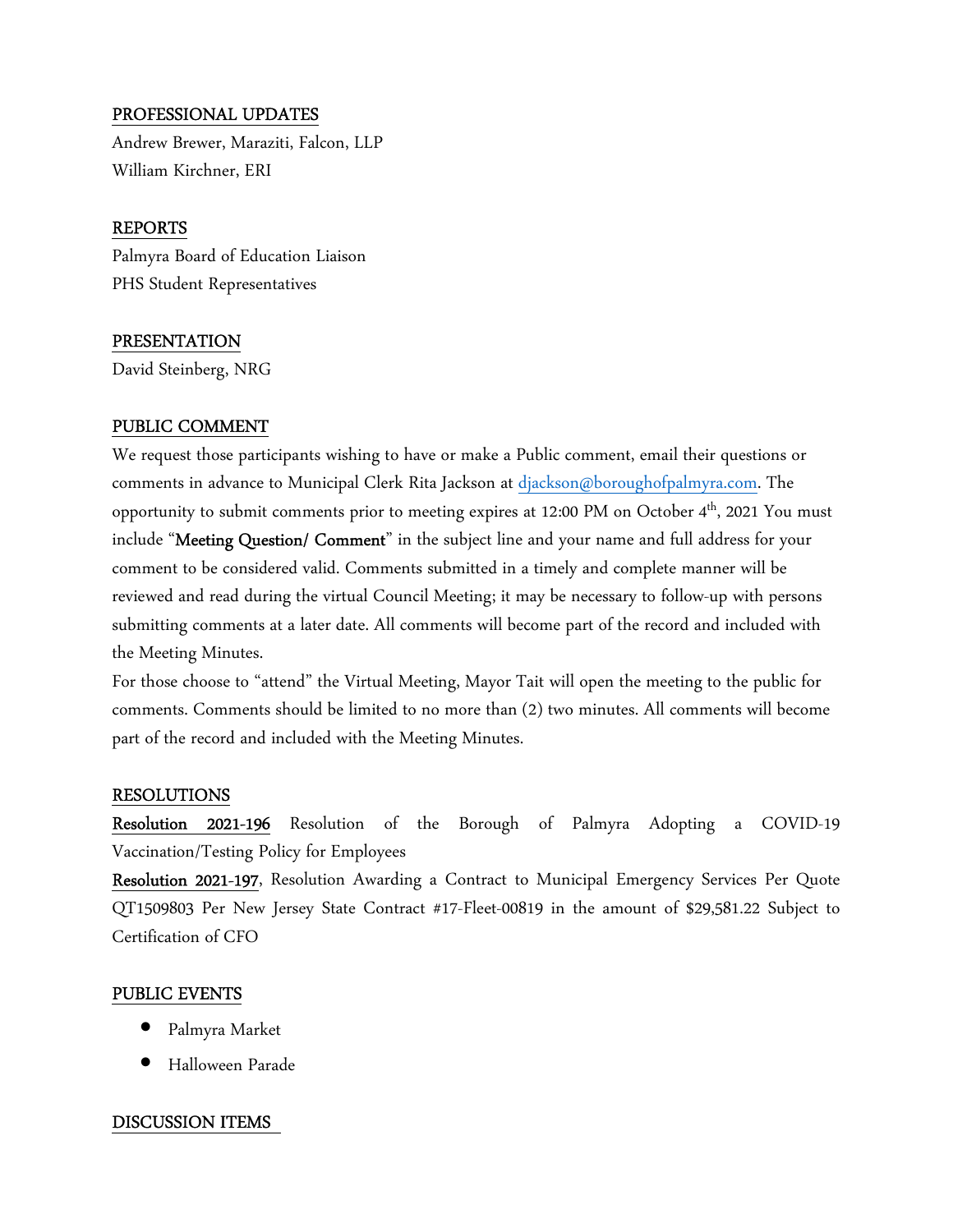- Borough Hall staffing/reopening to the public, Legion Field, Community Center, Council Meetings - Covid-19 update
- Proposed Mandatory COVID-19 vaccinations for Borough Staff
- Palmyra Improvement Association Request for Facility usage
- Salaries Review Committee misc. issues
- Grant Opportunities
	- DVRPC Safe Routes to Transit Technical Assistance Program update
- Time Limit Parking Signs per Ordinance
- Modified "Summer" Hours/Flex Time
- Trash collections Republic's services and potential inhouse collections
- 202 Cinnaminson Ave shipping container
- Accessory Structures & shipping/cargo containers Zoning/Land Development Ordinance amendments
- 313 Delaware Ave trash accumulation
- Annual "Put Safety on the Agenda" Presentation; Joe Henry, Hardenbergh Insurance
- Veterans Memorial Park update
- Sewer Connection Fee ordinance
- Cinnaminson Fire District charge for service potential for the Borough to charge under Mutual Aid Agreement
- Capital projects vehicle purchases on hold

# ADMINISTRATORS REPORT

- TACO/Code Enforcement Officer positions
- Public Works open position
- Part-time Seasonal Cleaner Position/Legion Field Restrooms
- Misc. items as necessary

# ONGOING REMINDER PROJECTS

- Legion Field & Community Center usage Ordinances
- Purchase Orders Council signature requirement
- Sidewalk/snow & ice removal Ordinance